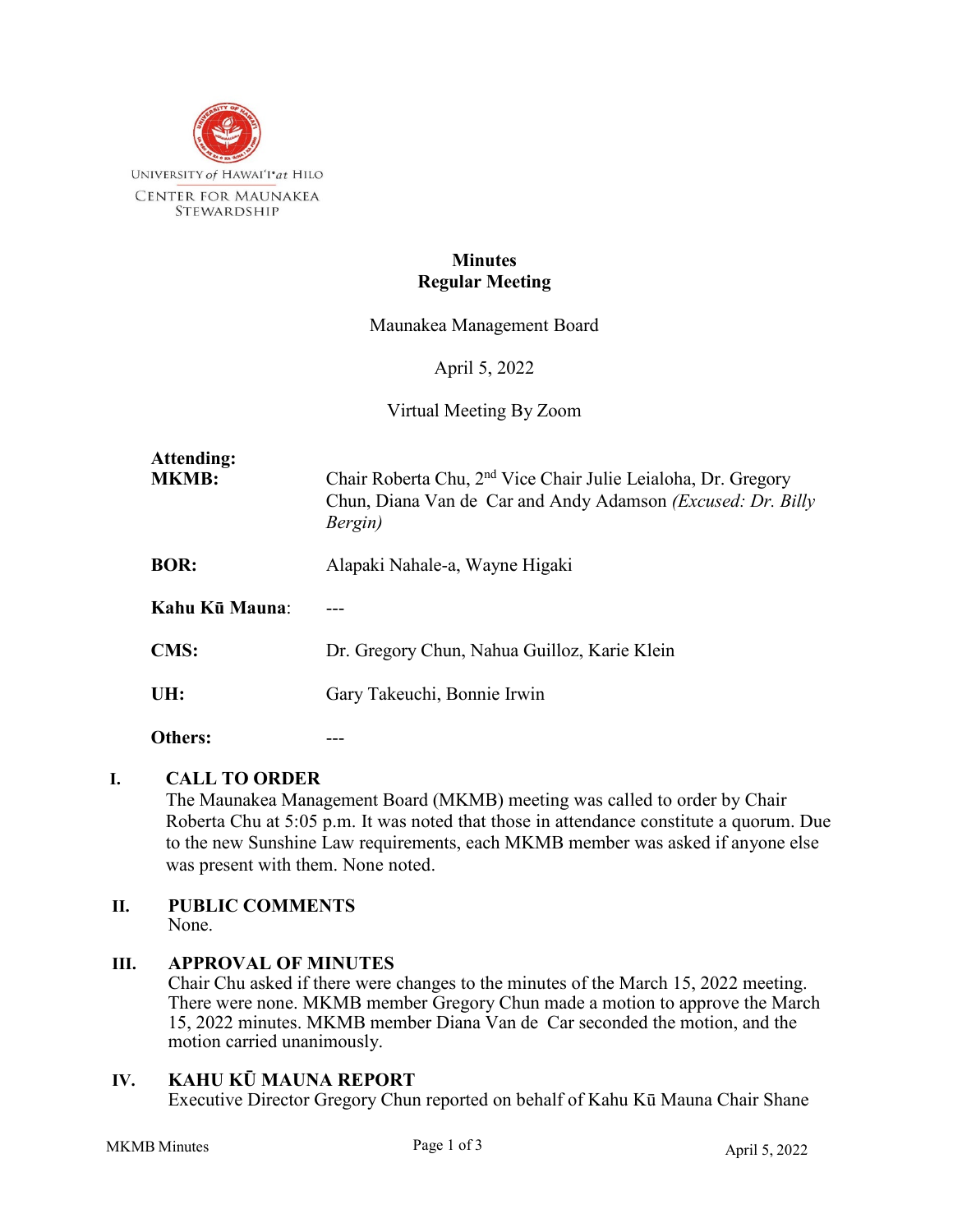Palacat-Nelsen. KKM's last meeting was with PSI (Hayes, etc) to review the draft CMP and mainly on the Cultural Resources section.

# **V. EXECUTIVE DIRECTOR'S REPORT**

# **A. Comprehensive Management Plan (CMP) Update**

Executive Director Chun reported that the CMP update was reviewed with the Maunakea Plan Review Permitted Interaction Group (MIG) on April 1, 2022. Their primary focus was on the extent and depth of the outreach efforts, and comments received. The MIG is working on their report and recommendation to the full UH Board of Regents (BOR), which needs to be completed by April 14, 2022.

# **B. HB 2024 SD1 Relating to Mauna Kea**

The bill was scheduled for decision making by the WAM (Ways & Means) committee today but was deferred and rescheduled to April 8, 2022.

Executive Director Chun and IfA Director Doug Simons have been meeting with Senate and House committee members to discuss UH's concerns with both the House and Senate drafts. A three-year delay is projected in negotiations of a new Master Lease and Maunakea Observatories (MKO) subleases due to start up and expected legal challenges. This would put all currently operating facilities into the window where they would need to begin decommissioning because the current Master Lease expires in 2033. Under the current UH led process, we project to have these completed by 2026. Under SD1, that process would run until 2029. MKO's would need to file their Notice of Intent's (NOI) for decommissioning in 2027.

The situation is being monitored closely and MKMB will be kept apprised of updates. Potential outcomes are that SD1 is amended in WAM and depending on the extent of the changes, this could require additional public hearing but this is not likely due to deadlines for moving measures though. It could be approved without additional public comment and be sent to the full Senate for vote where it could die or not. If approved, it would move on to the conference where compromises would be sought by other sides or it could die.

# **C. UH Accreditation Review**

UH Hilo is going through an accreditation review, and the accreditation team has requested a meeting with CMS and IfA directors.

# **D. Ranger Retirement**

Chief Ranger Scotty Paiva retired March 31, 2022, after years of service. Paiva's contributions to the Ranger program were many. A succession process is ongoing.

# **VI.** AGENDA ITEMS

# A. **Review & Approve -**

# **– MKO Project – UKIRT Camera on UH-88**

Director Nahua Guilloz explained the camera project proposed for UH-88. It will be used for snow and weather monitoring. MKMB member Andy Adamson requested that the camera video be posted on the Maunakea Weather (MKWC) website.

MKMB member Julie Leialoha moved that UKIRT Camera project has been approved as